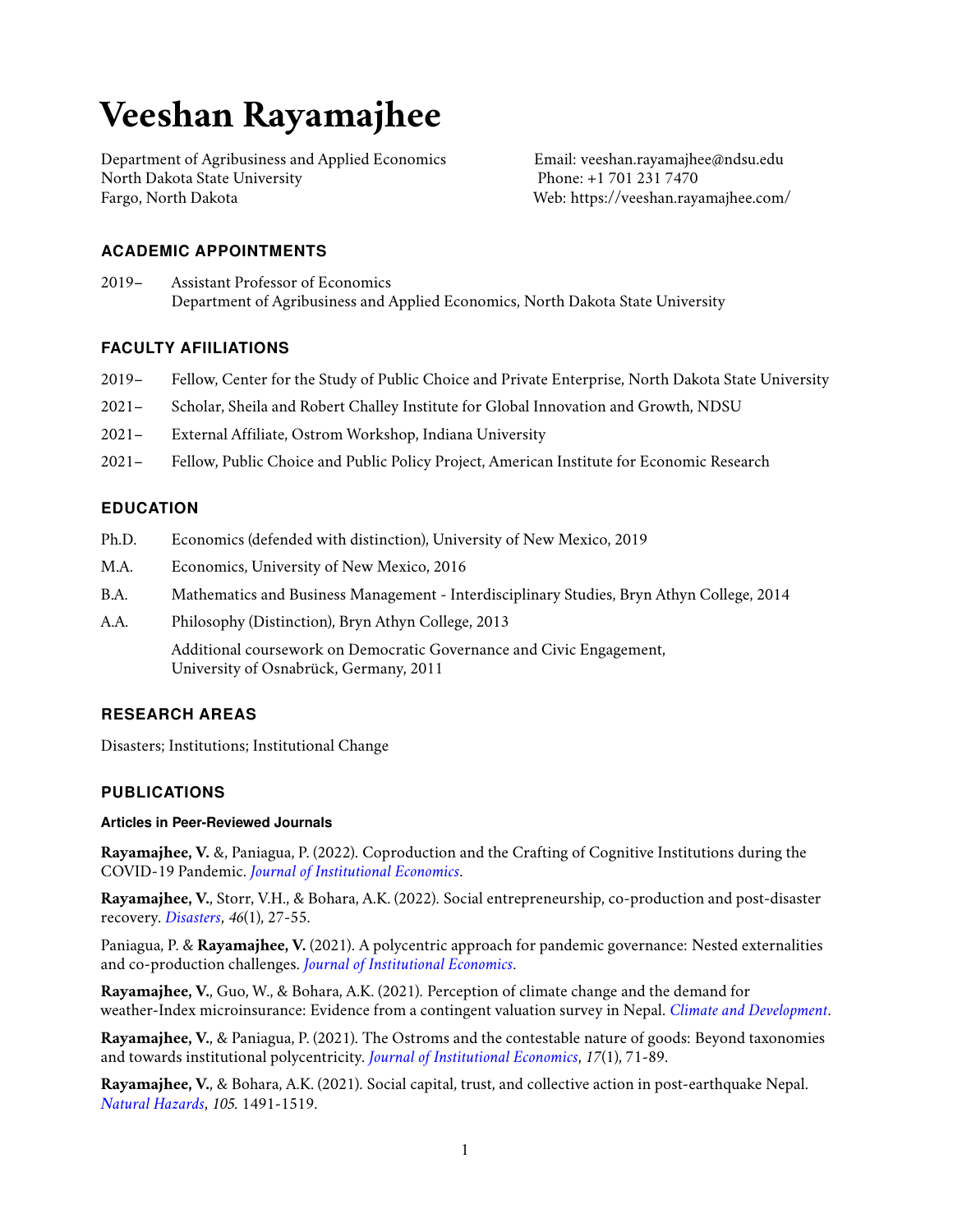**Rayamajhee, V.**, Shrestha, S., & Paniagua, P. (2021). Governing nested externalities during a pandemic: Social distancing as a co-production problem. *[Cosmos+Taxis](https://cosmosandtaxis.files.wordpress.com/2021/05/rayamajhee_et_al_ct_vol9_iss_5_6.pdf)*, *9*(5+6), 64-80.

**Rayamajhee, V.**, Guo, W., & Bohara, A.K. (2021). The impact of climate change on rice production in Nepal. *[Economics of Disasters and Climate Change](https://doi.org/10.1007/s41885-020-00079-8)*, *5*(1), 111-134.

**Rayamajhee, V.**, Bohara, A.K., & Storr, V.H. (2020). Ex-post coping responses and post-disaster resilience: A case from the 2015 Nepal earthquake. *[Economics of Disasters and Climate Change](https://doi.org/10.1007/s41885-020-00064-1)*, *4*(3), 575 - 599.

**Rayamajhee, V.**, & Bohara, A.K. (2019). Do voluntary associations reduce hunger? An empirical exploration of the social capital - food security nexus among food impoverished households in western Nepal. *[Food Security](https://doi.org/10.1007/s12571-019-00907-0)*, *11*(2), 405-415.

van der Goes, D., Edwardson, N., **Rayamajhee, V.**, Hollis,C.,& Hunter, D. (2019). An Iron Triangle ROI Model for Healthcare. *[ClinicoEconomics and Outcomes Research](https://doi.org/10.2147/CEOR.S130623)*,*11,* 335-348.

**Rayamajhee, V.**, & Bohara, A.K. (2019). Natural disaster damages and their link to coping strategy choices: Field survey findings from post-earthquake Nepal. *[Journal of International Development,](https://doi.org/10.1002/jid.3406) 31*(4), 336-343.

**Rayamajhee, V.**, & Joshi, A. (2018). Economic trade-offs between hydroelectricity production and environmental externalities: A case for local externality mitigation fund. *[Renewable Energy](https://doi.org/10.1016/j.renene.2018.06.009)*, *129,* 237-244.

## **Book Chapters**

**Rayamajhee, V.** (2020). On the dynamic nature of goods: Applications in post-disaster contexts. In P. Boettke, R. Herzberg, B. Kogelmann (Eds.), *[Exploring The Political Economy and Social Philosophy of Vincent and Elinor Ostrom](https://www.researchgate.net/publication/345889991_On_the_Dynamic_Nature_of_Goods_Applications_in_Post-disaster_Contexts)* (pp. 3-30), London: Rowman & Littlefield.

## **Selected Working Papers**

"Recreational marijuana legalization and obesity" (with R March & G Furton) *R & R*

"Climate change impacts on food utilization" (with W Guo & AK Bohara) *R & R*

"Recreational marijuana legalization's impact on opioid overdose deaths" (with EK Denkyirah, R March, G Furton, R Yonk) *Under Review*

"Governing externalities with consent" (with J Mamkhezri) *Draft Available*

"Coase and the Ostroms on externalities: Toward some complementarities" (with P Paniagua) *Draft Available*

"Long-term effects of hurricane Katrina on institutions" (with C Clark and R March) *Draft Available*

"Why revolutions fail" (with J Murtazashvili) *In preparation*

"Disasters and social behavioral change: Evidence from time-use data" (with J Paudel) *In preparation*

## **TEACHING**

#### **Department of Agribusiness and Applied Economics, NDSU**

Undergraduate *(\* denotes scheduled)*

Public Economics (\*Fall 2022)

Market Values (\*Spring 2023)

Introductory Macroeconomics (Fall 2019; Spring 2020; Fall 2020, Spring 2021, Fall 2021, Spr 2022)

Intermediate Microeconomics (Spring 2020)

Graduate

New Institutional Economics (Fall 2020, Fall 2021, \*Fall 2022)

Research Philosophy (\*Fall 2022)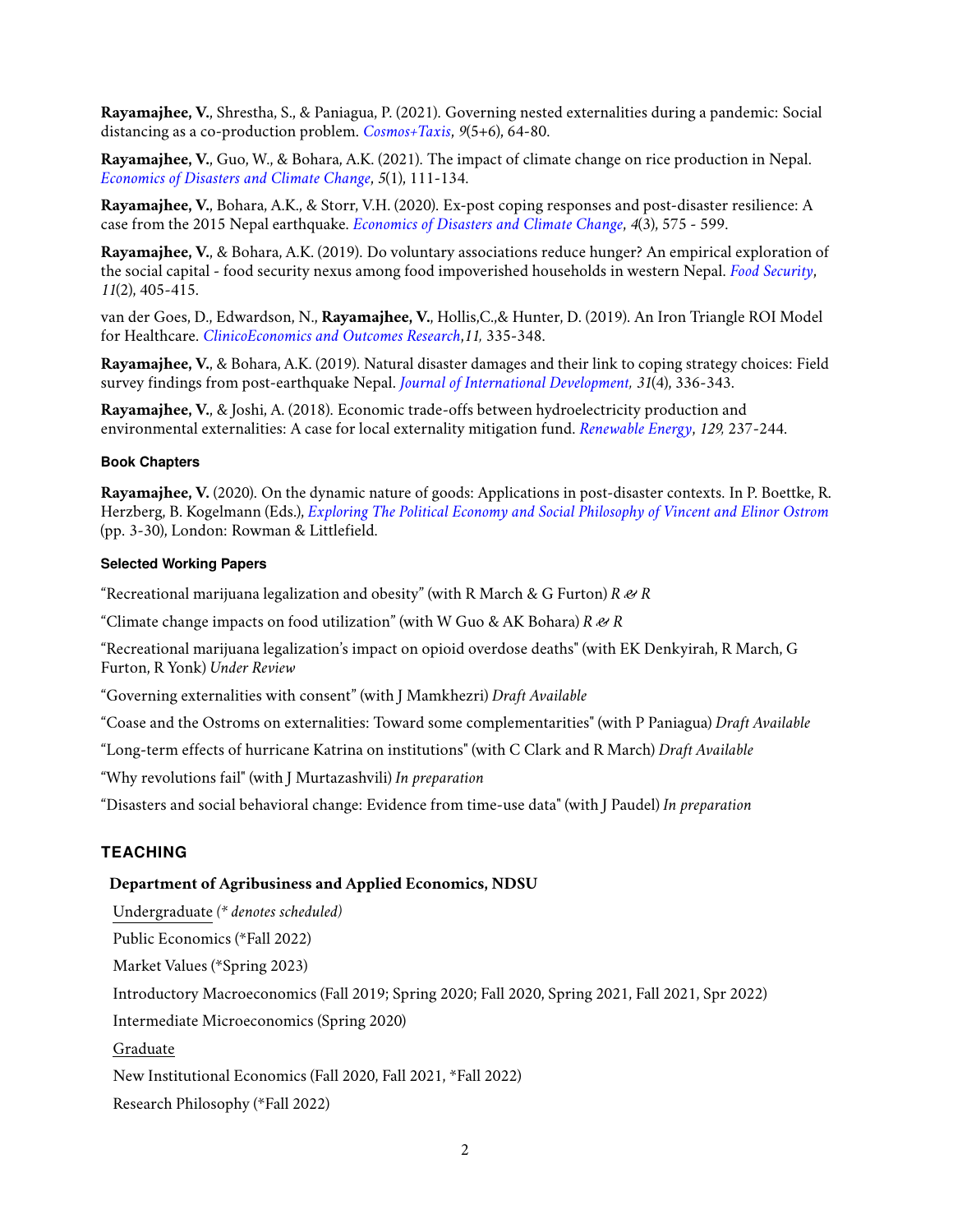# **Graduate Advisement***(* <sup>ψ</sup> *denotes major advisor*)

Dorcas Tseklu (MS, Agribusiness and Applied Economics; 2022-current) Mary Mena Boateng (MS, Agribusiness and Applied Economics; 2021-current) Corbin Clark<sup> $\psi$ </sup> (MS, Agribusiness and Applied Economics; 2020-2022) Soumaila Mounkaila Siddo (MS, Natural Resource Management; 2020-2021) Elisha Denkyirah (MS, Agribusiness and Applied Economics; 2020-2021) **Mancur Olson Scholars Reading Groups** "Society vs. the Environment?" (Fall 2020)

"Why (Some) Nations Fail" (Fall 2021)

## **FELLOWSHIPS, GRANTS, AND AWARDS**

#### **Research Funding**

- 2021-22 "Supporting Nepal's Transition toward a Market Oriented Federal Democracy," Center for International Private Enterprise [PI: Jennifer Murtazashvili; my role: Investigator], Amount: \$83000 (NDSU portion: \$20000).
- 2022 "Exploring Complementarities between Coase and the Ostroms on Externalities," Sheila and Robert Challey Institute for Global Innovation and Growth, PI, Amount: 1 month summer salary.
- 2021 "Nested externalities in a pandemic: A polycentric approach," Sheila and Robert Challey Institute for Global Innovation and Growth, PI, Amount: 1 month summer salary.
- 2019 "Polycentric climate governance: Understanding inter-institutional efforts for effective climate adaptation in North Dakota," NDSU EPSCoR Undergraduate Research Award (Internal Funding), PI, Amount: \$5000: 10/01/2019-05/31/2020.

## **Other Grants (selected)**

- 2018 Hayek Fund for Scholars, Institute for Humane Studies  $(x3)$
- 2017-18 Professional Development Grant, GPSA, UNM  $(\times 3)$
- 2018 Doctoral Conference Presentation Award, Office of Graduate Studies, UNM
- 2017-18 Rogers Research Award, OGS, UNM
- 2017-18 Student Research Grant, GPSA, UNM  $(\times 3)$
- 2016-17 Graduate Research Supplement Award, Office of Graduate Studies, UNM
- 2016-18 Economics Graduate Students Organization Award, UNM  $(x2)$
- 2011 German: Deutscher Akademischer Austausch Dienst (DAAD) University Summer Course Grant to attend University of Osnabrück, Germany

#### **Fellowships**

- 2017–19 Adam Smith Fellowship, Mercatus Center, George Mason University  $(\times 2)$
- 2018–19 Humane Studies Fellowship, Institute for Humane Studies, George Mason University

## **Awards/Honors (selected)**

- 2021 Young Scholars Program, Association of Private Enterprise Education
- 2018 Don Lavoie Memorial Graduate Student Essay Award, Society for the Development of Austrian **Economics**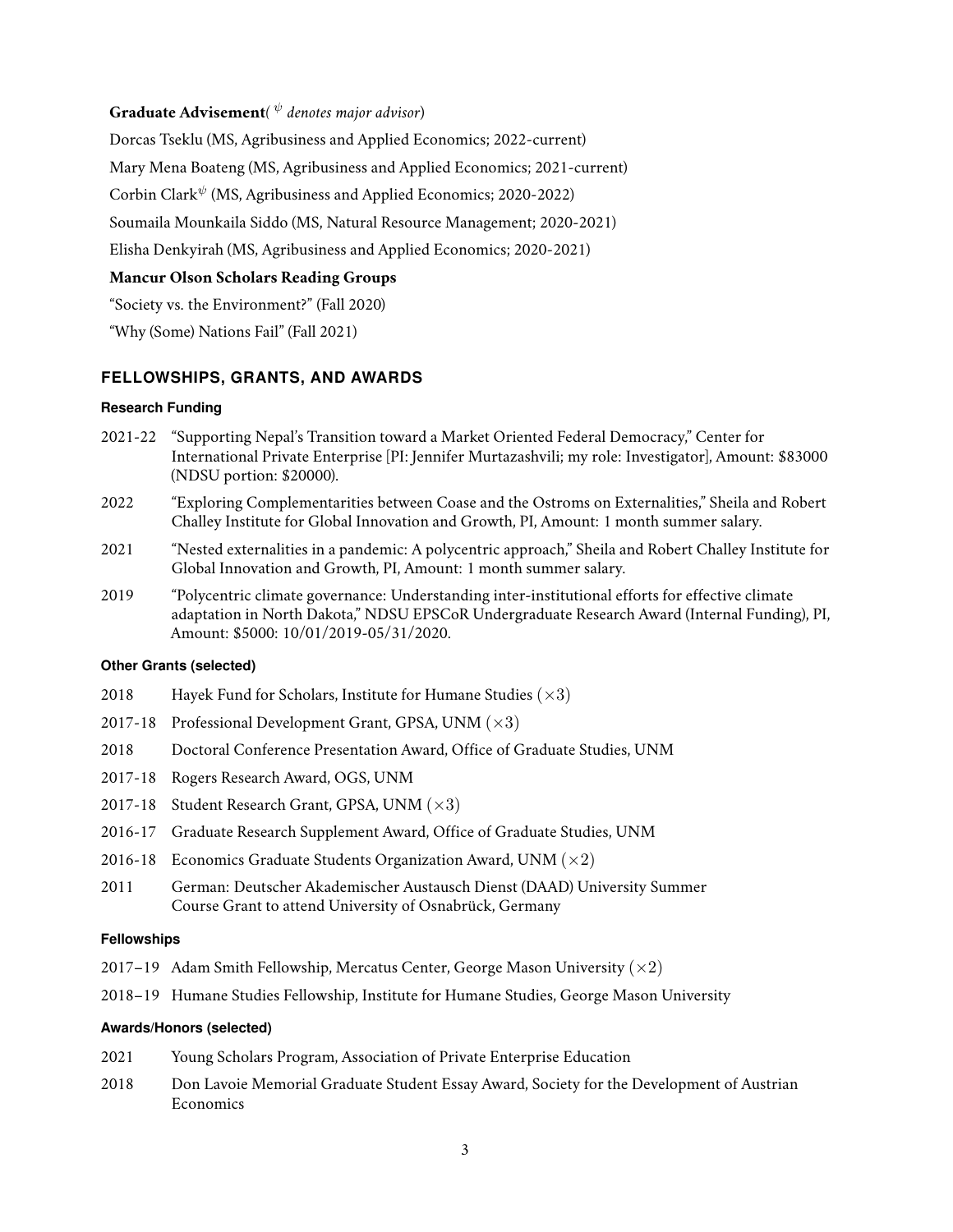- 2018–19 Alfred L. Parker PhD Endowed Scholarship in Economics, Department of Economics, UNM
- 2017–18 J. Raymond Stuart Award in Economics, Department of Economics, UNM
- 2013–14 Son of the Academy (Academic Award for "the highest level of scholarship, contribution to the intellectual life, and affirmation of the college's distinctive purpose"), BAC
- 2014 Received an invitation to be considered for the valedictorian selection ballot, BAC
- 2013/14 The Nobre Scholarship in Mathematics and Computer Science, BAC
- 2013 Finalist, Cumberland Valley Math Modeling Challenge (CVMMC), Shippensburg University
- 2012 Service Trip Award, BAC
- 2010–13 Dean's List (9 consecutive terms), BAC
- 2010–14 Presidential Award for Excellence: full ride (tuition, room, and board) scholarship, BAC

# **SELECTED PRESENTATIONS AND INVITED TALKS**

- 2022 "Unbundling Transaction Costs," Association of Private Enterprise Education, April 5, 2022, Las Vegas, Nevada.
- 2022 "Coase and Ostrom on Externalities," Public Choice Society Meetings, March 12, 2022, Nashville, Tennessee.
- 2021 "Disasters and Institutions," Southern Economic Association Meeting, Nov 19, 2021, Houston, Texas.
- 2021 "A polycentric approach to pandemic response," Polycentric Governance Webinar Series, Polycentric Network, September 2, 2021.
- 2021 "Governing nested externalities during a pandemic: Social distancing as a co-production problem," Association of Private Enterprise Education, April 13, 2021, Fort Lauderdale, Florida.
- 2020 "Externalities," guest lecture, New Mexico State University, September 28.
- 2020 "COVID 19, Health and Economy," panelist, Ganesh Man Singh Adhyayan Pratisthan, May 2.
- 2018 "Social Capital, Trust, and Collective Action in Post-earthquake Nepal," paper presented at the Don Lavoie Memorial Graduate Paper Competition, 88th SEA Meetings, Nov 19, Washington DC.
- 2018 "Social Capital, Trust, and Collective Action in Post-earthquake Nepal," paper presented at session on "Political Processes," 88th SEA Meetings, Nov 20, Washington DC.
- 2018 "Natural Disasters, Ex-post Coping strategies, and Post-disaster Resilience: Evidence from the 2015 earthquake in Nepal," paper presented at the 13th Himalayan Policy Research Conference (HPRC), October 11-14, Wisconsin, Madison.
- 2018 "Natural Disasters, Ex-post Coping strategies, and Post-disaster Resilience: Evidence from the 2015 earthquake in Nepal," paper presented at the Sustainability and Development Conference, November 9-11, University of Michigan-Ann Arbor, Michigan.

# **SERVICE**

#### **Editor**

Guest Co-editor, special issue of *Review of Policy Research* on "Policy Adaptation, Polycentricity, and Nestedness", 2022

Guest Co-editor, special issue of *Sustainability* on "The Future of Nature: Alternative Approaches to Sustainable Development", 2022